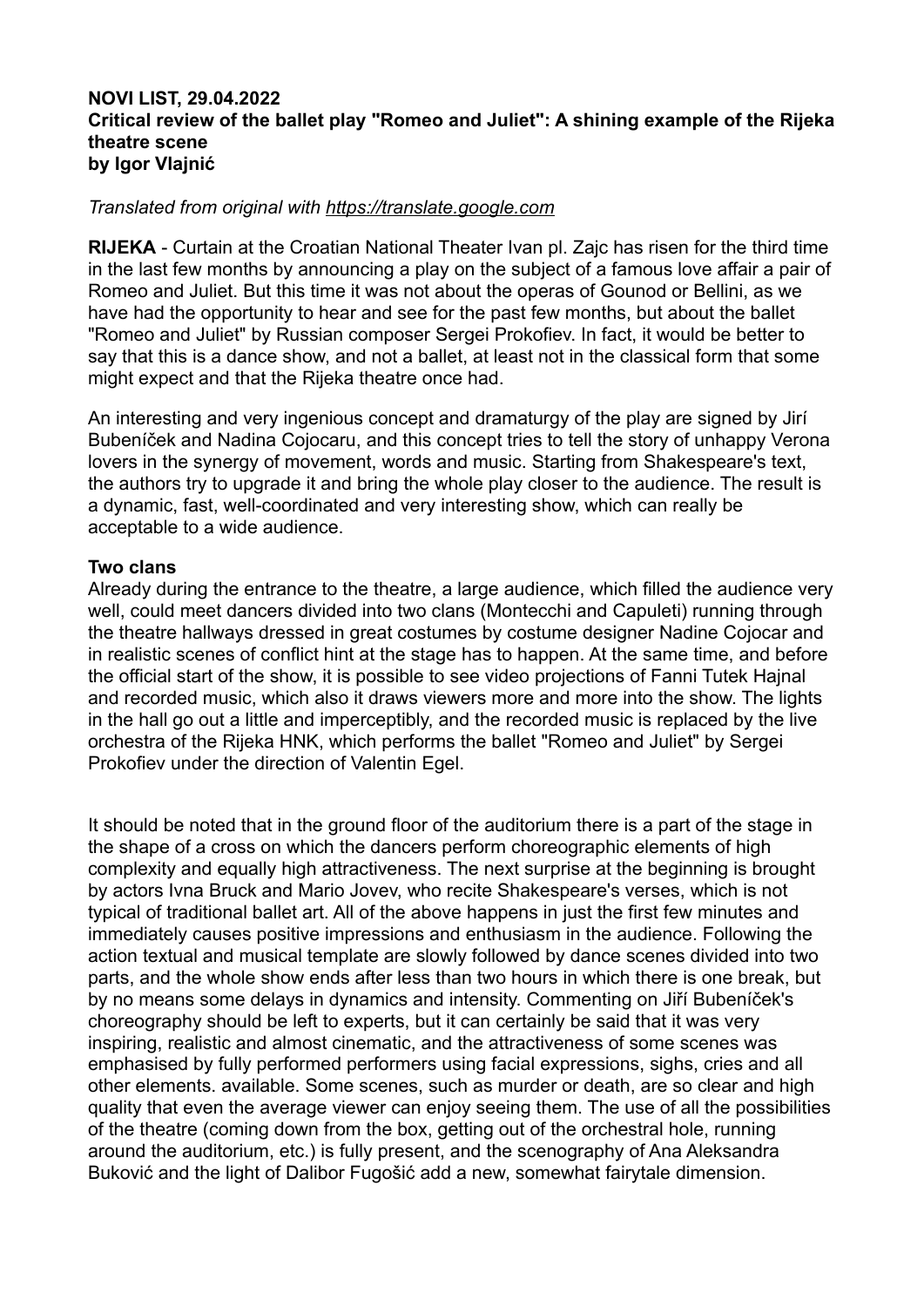# **Interrupted applause**

Given the exceptional engagement of the performers, it is good to say that the main roles were played by the young Maria Matarranz de las Heras as Julia and Nicola Prato as Romeo, and then Ali Tabbouch (Count Capuleti), Marta Voinea Čavrak (Countess Capuleti), Marta Kanazir (Nanny of Julia), Michele Pastorini (Tibaldo), Jody Bet (Paris), Tea Rušin (Countess Montecchi), Francesco Pio de Benedictis (Count Montecchi), Tommy Rous (Mercuzio), Leonardo de Santis (Benvoglio), Tilman Patzak (Father Lorenzo), Andrei Köteles (Prince Verona) and in other roles Soyoka Iwata, Milica Mucibašić , Ksenija Krutova and Anna Zardi. As the only objection to the stage part of the play can be added the fact that after the last chord of music following the lowering of the curtain after Julia's suicide, which is so delicate, clear and subtle, the upcoming final applause is interrupted by actors reciting the last verses of the text. Although the author of the play probably wanted to complete the whole and give the play an analogy of the beginning, the mentioned addition after the music may still be superfluous.

The orchestral hole, in addition to accommodating the orchestra, served during the performance as a kind of barrier in the relationship between Romeo and Juliet, but it is still a fact that the orchestra is a significant holder and participant in this performance. Namely, playing Prokofiev is never easy, even when it comes to such well-known musical numbers. Prokofiev bases his complexity on different approaches that intertwine a dense texture of narrow intervals, but mostly within an extended tonality, with very airy melodic parts. At the same time, the members of the orchestra have to play softly, singing and subtly, and a few bars later they have to be part of the powerful and penetrating harmony that, somewhat cinematic, tells a musical story of its own. Since the orchestral hole is not large enough for a decent arrangement of all the players, they resorted to elements of saving space in several ways, of which the striking placement of musical instruments in the lodges and reduced composition wherever possible. However, this results in certain shortcomings that are the result of such an approach, and it is about insufficient group music or inadequate tonal relationships and colours. There was also a lack of setting plans, which Prokofiev always has a few, that is, it is not always well set what is the melody and what is the accompaniment.

# **Nice gift**

Finally, a significant number of "lyrical" numbers lacked the calmness and melodiousness of the phrase, especially in terms of tempo. One gets the impression that the music is performed correctly, firmly and energetically and very much in line with the choreography and concept of the play. For the Croatian framework, this is certainly very, very good and it should not be disputed by anyone. On the contrary, the orchestra should be congratulated on its endurance and concentration.

The very end of the show was a beautifully choreographed gift from the performers who really received an organic applause from the satisfied audience. And all would be well if that applause wasn't interrupted by turning on the lights in the audience, as if the audience didn't want to applaud anymore. Unlike some plays in which the performers bow several times, if it could not be said that the "applause" lasted so many minutes, in this play it would not be the case, because the audience was truly satisfied. And indeed, this play without restraint can be recommended as a shining example of the Rijeka dance and theater scene, but only if it stays like this, premiere form, without subsequently reducing things, and all under the same newly created brand.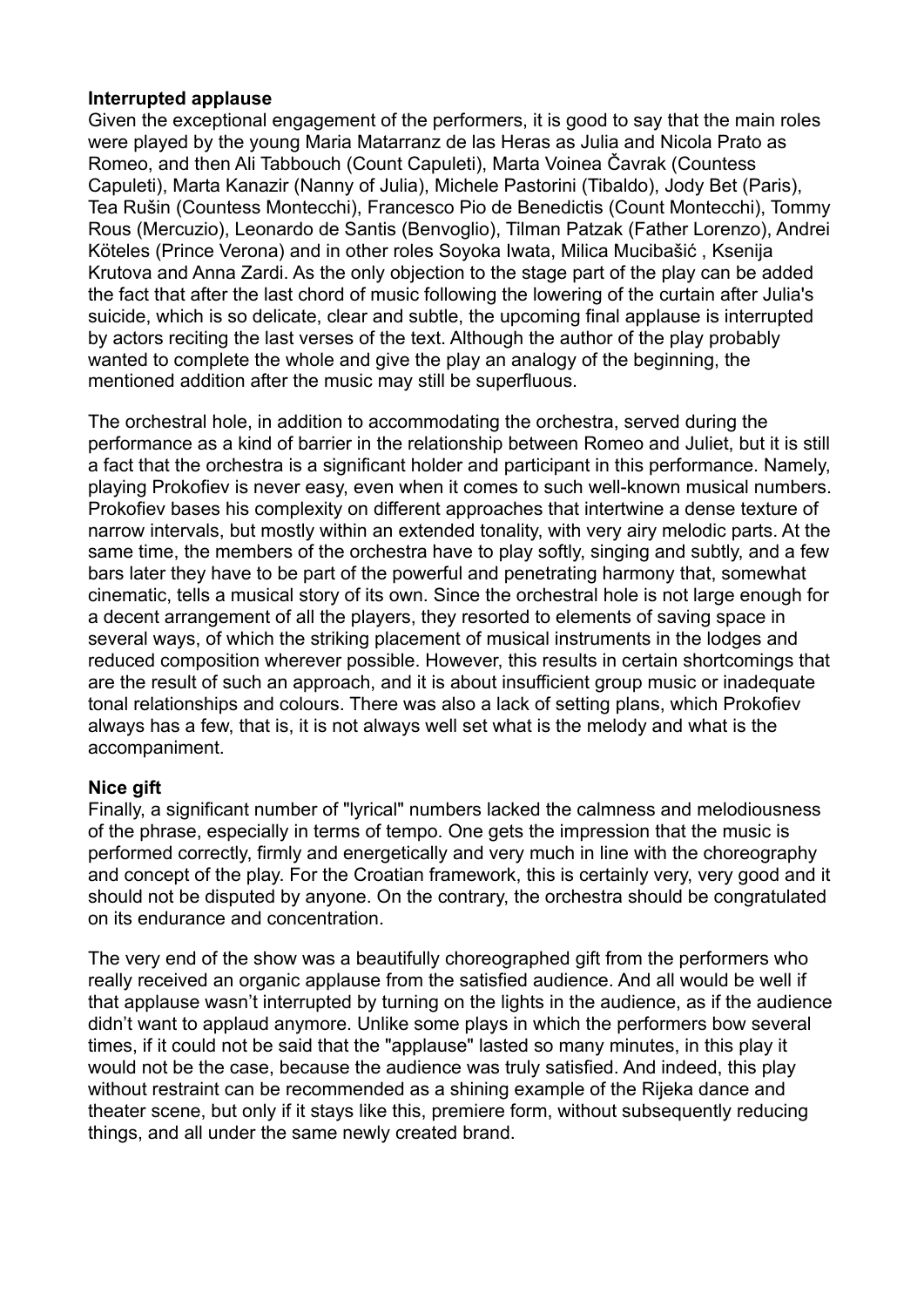### **Kritički osvrt na baletnu predstavu "Romeo i Julija": Svijetli primjer riječke kazališne scene**

**RIJEKA** – Zavjesa u Hrvatskom narodnom kazalištu Ivana pl. Zajca podigla se treći put u nekoliko posljednjih mjeseci najavivši predstavu na temu poznatog ljubavnog para Romea i Julije. No ovaj put nije se radilo o operama Gounoda ili Bellinija, kako smo to imali prilike čuti i vidjeti proteklih nekoliko mjeseci, već se radilo o baletnoj predstavi »Romeo i Julija« ruskog skladatelja Sergeja Prokofjeva. Zapravo, bilo bi bolje reći da se radi o plesnoj predstavi, a ne o baletu, barem ne u onom klasičnom obliku kakvog bi neki mogli očekivati i kakvog je riječko kazalište nekada imalo. Zanimljiv i vrlo domišljen koncept i dramaturgiju predstave potpisuju Jirí Bubeníček i Nadina Cojocaru, a navedeni koncept pokušava ispričati priču o nesretnim veronskim ljubavnicima u sinergiji pokreta, riječi i glazbe. Polazeći od Shakespeareovog teksta autori ga pokušavaju nadograditi i cijelu predstavu u potpunosti približiti publici. Rezultat je dinamična, brza, uigrana i vrlo zanimljiva predstava, koja doista može biti prihvatljiva širokoj publici.

### **Dva klana**

Već tijekom ulaska u kazalište mnogobrojna publika, koja je jako dobro ispunila gledalište, mogla se susresti s plesačima podijeljenima u dva klana (Montecchi i Capuleti) koji trče po kazališnim hodnicima odjeveni u odlične kostime kostimografkinje Nadine Cojocaru i u realističnim scenama sukoba nagovještaju ono što se na pozornici ima dogoditi. Istovremeno, a prije službenog početka predstave, moguće je vidjeti i videoprojekcije Fanni Tutek Hajnal i snimljenu glazbu, koja također gledatelje sve više i dublje uvlači u predstavu. Pomalo i neprimjetno gase se svjetla u dvorani, a snimljenu glazbu zamjenjuje živi orkestar riječkog HNK-a, koji pod ravnanjem Valentina Egela izvodi balet »Romeo i Julija« Sergeja Prokofjeva.

Valja napomenuti da se i u parteru gledališta nalazi dio pozornice u obliku križa na kojem plesači izvode koreografske elemente visoke zahtjevnosti i jednako visoke atraktivnosti. Sljedeće iznenađenje odmah na početku donose i glumci Ivna Bruck i Mario Jovev, koji recitiraju Shakespeareove stihove, a što nije svojstveno tradicionalnoj baletnoj umjetnosti. Sve navedeno događa se u samo nekoliko prvih minuta i odmah u publici izaziva pozitivne dojmove i oduševljenje. Slijedeći radnju tekstualnog i glazbenog predloška nižu se polako plesni prizori podijeljeni u dva dijela, a cijela predstava završava nakon nepunih dva sata u kojima ima jedna stanka, ali nipošto nema nekih zastoja u dinamici i intenzitetu. Komentirati koreografiju Jiříja Bubeníčeka trebalo bi prepustiti stručnjacima, ali zasigurno se može reći da je bila vrlo inspirativna, realistična i gotovo filmska, a atraktivnost pojedinih scena naglašavali su i potpuno uživljeni izvođači koristeći mimiku, uzdahe, plač i sve druge elemente koji su im bili na raspolaganju. Neke scene, poput ubojstva ili smrti, toliko su jasne i kvalitetne da ih je i prosječnom gledatelju užitak moći vidjeti. Korištenje svih mogućnosti kazališta (spuštanje iz lože, izlazak iz orkestralne rupe, trčanje po gledalištu i sl.) u potpunosti je prisutno, a scenografija Ane Aleksandre Buković i svjetlo Dalibora Fugošića dodaju novu, pomalo bajkovitu dimenziju.

#### **Prekinut pljesak**

S obzirom na navedeni izuzetni angažman izvođača, dobro je reći da su u glavnim ulogama nastupili mlada Maria Matarranz de las Heras kao Julija i Nicola Prato kao Romeo, a zatim i Ali Tabbouch (grof Capuleti), Marta Voinea Čavrak (grofica Capuleti), Marta Kanazir (Julijina dadilja), Michele Pastorini (Tibaldo), Jody Bet (Paris), Tea Rušin (grofica Montecchi), Francesco Pio de Benedictis (grof Montecchi), Tommy Rous (Mercuzio), Leonardo de Santis (Benvoglio), Tilman Patzak (pater Lorenzo), Andrei Köteles (princ Verone) te u ostalim ulogama Soyoka Iwata, Milica Mucibašić, Ksenija Krutova i Anna Zardi. Kao jedina zamjerka scenskom dijelu predstave može se dodati činjenica da nakon posljednjeg akorda glazbe koji prati spuštanje zavjese nakon Julijina samoubojstva, a koji je toliko delikatan, jasan i suptilan, nadolazeći završni pljesak prekidaju glumci recitiranjem posljednjih stihova teksta. Iako je autor predstave vjerojatno želio zaokružiti cjelinu i predstavi dati analogiju početka, navedeni dodatak nakon glazbe možda je ipak suvišan. Orkestralna rupa, osim za smještaj orkestra, služila je tijekom predstave i kao svojevrsna barijera u